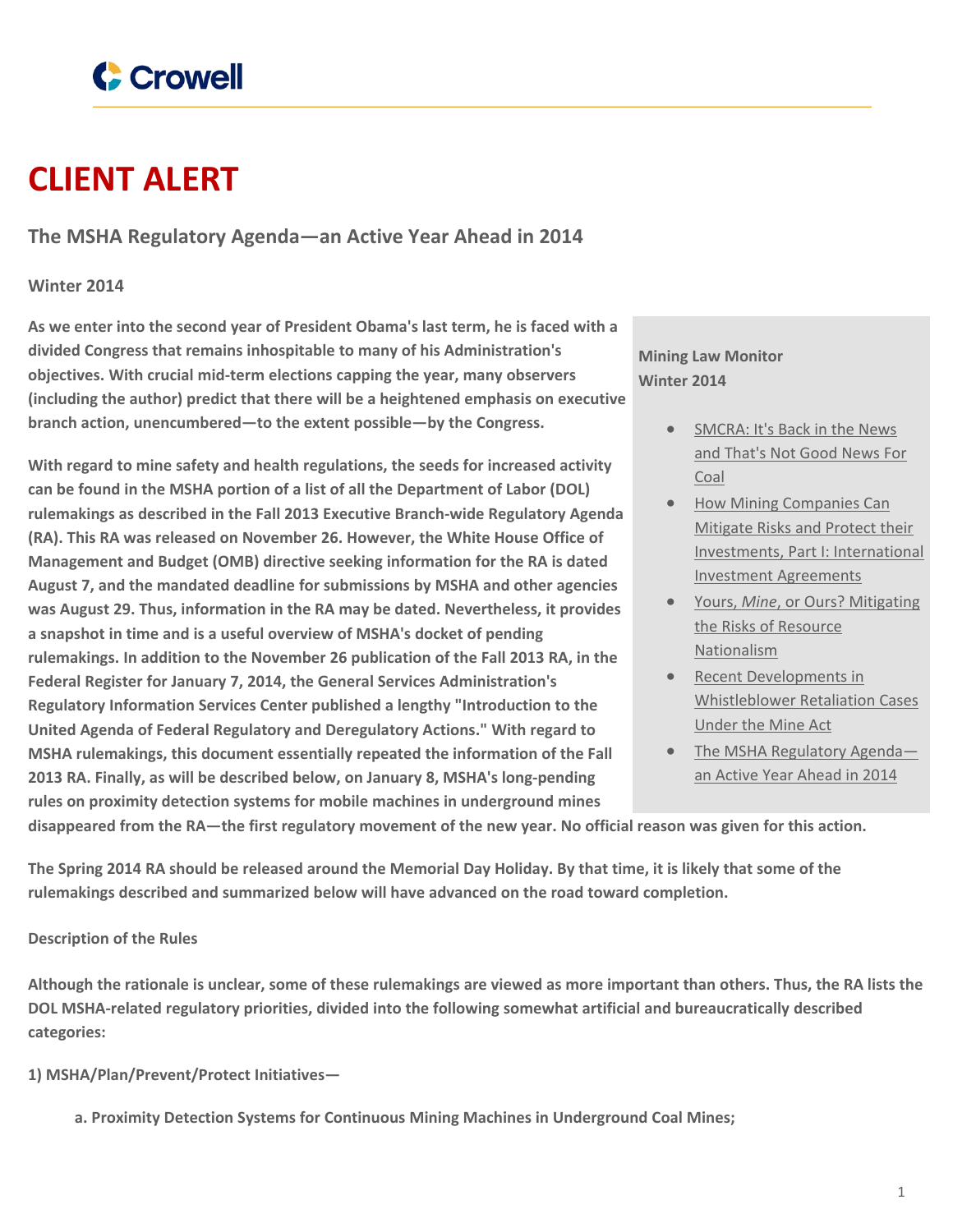

**b. Proximity Detection Systems for Mobile Machines in Underground Mines;**

**2) MSHA Risk Reduction Initiatives—**

**a. Lowering Miners' Exposure to Coal Mine Dust, including Continuous Personal Dust Monitors;**

**b. Regulatory Actions in Response to Recommendations Resulting From the Investigation of the Upper Big Branch Explosion;**

**c. Respirable Crystalline Silica Standard; and**

**3) MSHA Regulatory Review and Burden Reduction Initiative—**

**a. Criteria and Procedures for Proposed Assessment of Civil Penalties (Part 100).**

**Summary of DOL-MSHA Regulatory Priorities—The Hidden Hand of OIRA**

Set forth below is a summary of the status of these key rulemakings. At the center of all of these proceedings (as well as all executive branch agencies' rulemakings) is a relatively little known, small, and secretive organization in OMB called the Office of Information & Regulatory Affairs (OIRA). Virtually all rules developed by agencies like MSHA must be sent for review and approval by OIRA before the agency can send them to the Federal Register for publication as either proposed or final regulations. Theoretically, OIRA is supposed to examine rulemakings to determine their adherence to and harmonization with a variety of executive orders (EO), such as EO 12,866, "Regulatory Planning and Review." From a policy perspective, OIRA appears to this long-time observer to effectively carry out that mission; but it also serves as a political clearing house for the Obama Administration (and previous Administrations, going back to that of President Ronald Reagan). For example, prior to the 2012 presidential election, there is little doubt that OIRA simply held up most politically controversial "hot potato" rulemakings from further activity, including some of the MSHA regulations described below. Furthermore, the workings of OIRA are so opaque that any outside examination of its analyses and the timing of completion of its work on any given rulemaking is no more than educated guesswork of the movements of this "hidden hand." These summaries, therefore, include the publicly posted date when (if applicable) the rule was sent to OIRA for review. Once sent, however, the hidden hand controls movement. Thus, this author's best judgment as to the accuracy of any projected Federal Register publication **date is included.**

#### *\* Proximity Detection Systems for Continuous Mining Machines in Underground Coal Mines*

Proposed in the Federal Register of August 31, 2011, the comment period closed on November 14, 2011. Even though the issue is a favorite of MSHA Assistant Secretary Joe Main, for over two years, finalization of these rules languished. However, the RA now projects publication of a final rule in February 2014. With posting to OIRA having taken place on January 8 (as noted above), it's likely that the February 2014 projection for a final rule is realistic. As for what the rules will require, that remains to be seen since the specific contents of the final regulations will not be known until they appear in the Federal Register. We do know that one of the major flaws in the 2011 proposal was that available proximity detection systems did not have the precision to stop within the very specific distance from a miner in the "red zone," as was mandated by the proposed rule. That is not to say these available systems could not otherwise perform effectively. Indeed, since the 2011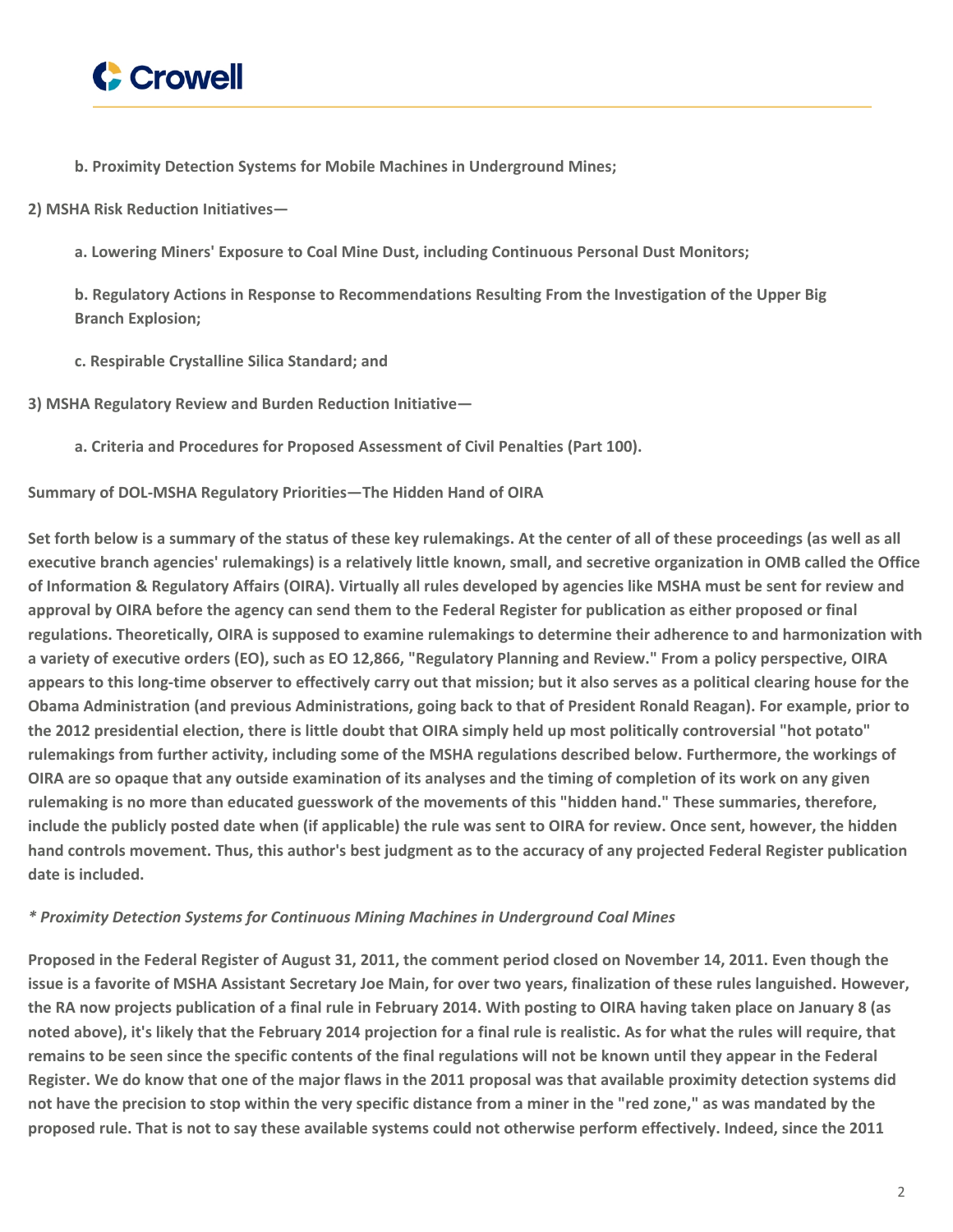

proposal, a number of underground coal mine operators have voluntarily equipped their continuous miners with proximity detection systems. Whether such voluntary efforts will conform to the final regulation is unknown. Public statements from Assistant Secretary Main have shed little, if any, light on the issue. On the one hand, in his end-of-year summary of mining fatalities for 2013, Assistant Secretary Main said that of the 20 coal mine fatalities that occurred last year, four fatalities could have been prevented with proximity detection systems. On the other hand, he also said that as of December 2013, more than 380 proximity detection systems had been installed on continuous mining machines (287) and on other mobile equipment **(100). Thus, once published as a final rule, its requirements will have to be studied very carefully.**

#### *\* Proximity Detection Systems for Mobile Machines in Underground Mines*

Related to the above, a request for information (RFI) on proximity detection systems for *mobile machines* in underground mines was published in the Federal Register on February 1, 2010, and the comment period on that RFI closed on April 2, 2010. A proposed rule had been under review at OIRA since September 16, 2011 (two weeks after the continuous mining machine rule was published in the Federal Register). The scope of this mobile machine proposal was confusing. At various times, MSHA described its coverage as mobile machines in all underground mines—both coal and metal-nonmetal mining. At other times, the scope seemed to be limited to underground coal mines. Whatever may have been the coverage of these to-be-proposed rules, the reasons for delay by the hidden hand of OIRA were unknown. The RA projected publication of this rule as a proposal in May 2014. That date has now been made moot by the above-noted January 8 disappearance of this item from the RA. No official explanation has been given for the disappearance of this rulemaking from the current postings; however, at least one trade press report stated that MSHA will revise this package "to make refinements consistent with technological advances." It will be most interesting to see whether these "technological advances" also show up in the continuous mining **machine proximity detection system final rules.**

#### **\*** *Lowering Miners' Exposure to Coal Mine Dust, including Continuous Personal Dust Monitors*

Proposed in the Federal Register on October 19, 2010, the comment period on the rulemaking closed on June 20, 2011. Certainly the most complex and controversial rulemaking of Joe Main's tenure as MSHA chief (as evidenced by a thirteen-hour public hearing at MSHA headquarters in February 2011), the proposal is founded on the notion that a nationwide epidemic of new cases of coal workers' pneumoconiosis (CWP) exists in younger coal miners, despite the fact that mandatory health standards for exposure of coal miners to respirable coal mine dust have been in effect since 1971.

Central to the proposal would be: (1) imposition of a 1.0 mg./m.<sup>3</sup> respirable coal mine dust standard (in lieu of the current 2.0  $mg./m<sup>3</sup>$  standard); (2) as measured over a single full shift (as opposed to the current system of averaging measurements taken over a series of shifts); and (3) use of new technology to measure exposure (the continuous personal dust monitor), as opposed to the current gravimetric sampler. The proposal has been roundly and exhaustively opposed by the industry on the grounds (among others) that no nationwide epidemic of CWP exists, and that only some "hot spots" of chronic lung disease (most likely silicosis) have been identified in the Southern Appalachian Region. Further, the industry maintains that it would be technologically and economically infeasible for mine operators to comply with the proposed rule. Concerns about **feasibility have also led to quiet opposition by the United Mineworkers' of America (UMWA).**

As for the status of this rulemaking, after over two years of being hidden in the workings of the bureaucracy (including in the run-up to the 2012 presidential election), a final rule was sent over to OIRA on August 21, 2013. Previously projected to be published in the Federal Register as final in December, that goal was missed. With both industry and the UMWA opposed to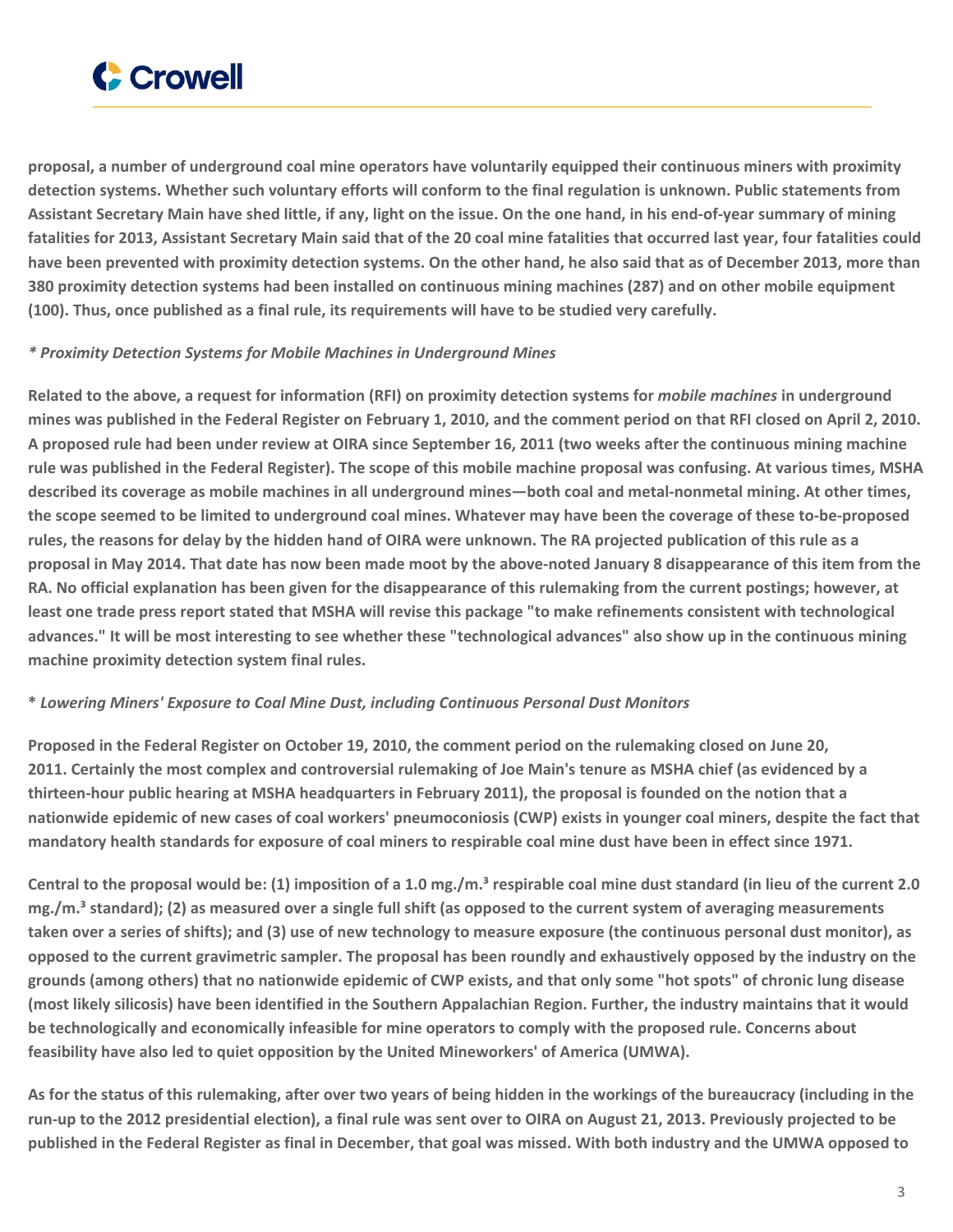

the rule as proposed, and in spite of the fact it is central to Joe Main's legacy as the key part of his campaign to "STOP BLACK LUNG NOW," whether it will be finalized anytime soon is uncertain. Previous efforts to reform the respirable coal dust rulesby Davitt McAteer in the waning days of the Clinton Administration, and by Dave Lauriski in the first term of President George W. Bush-foundered in the face of industry and UMWA opposition. One would have thought the third time would have been the charm, but the current proposal managed to garner intense opposition from both coal mine operators and miners, despite the fact of consensus among all stakeholders that the current rules are outmoded and in need of reform—and even a consensus among the UMWA and some coal mine operators on a framework for reform (a framework largely ignored by **MSHA).**

## \* Regulatory Actions in Response to Recommendations Resulting From Investigation of the Upper Big Branch Explosion

Based on MSHA's accident report of the April 2010 Upper Big Branch Mine Explosion, MSHA's recommendations for regulatory actions would appear to be in line for a Request For Information (RFI) to be published in the Federal Register seeking data, comments, and information on issues relating to rock dusting, ventilation, mine examinations, certified persons, and MSHA-approved instructors. Publication in the Federal Register is projected for March 2014. This date would appear to **be in the ballpark.**

## *\* Respirable Crystalline Silica*

Projected to be published in the Federal Register as a proposed rule in June 2014, we can expect a proposed permissible exposure limit (PEL) of 50 µg/m<sup>3</sup>, identical to the new silica standard proposed by OSHA on September 12, 2013 (after years of review by OIRA). Demonstrating intra-departmental collaboration, MSHA maintains it will use OSHA's work on the health effects of occupational exposure to crystalline silica and OSHA's risk assessment—a dubious foundation in this author's view. The MSHA rule will cover both surface and underground coal and metal-nonmetal mines. However, it is unlikely to be proposed in the Federal Register in 2014. It may not even reach OIRA review next year because it appears to be so strongly reliant on the OSHA proposed silica rulemaking, which is very controversial and is likely to remain open for comment until at **least mid-2014.**

## **\*** *Criteria and Procedures for Proposed Assessment of Civil Penalties*

Also projected for publication in the Federal Register this past December as a proposed rule, it has been under review at OIRA since December 2, 2011. Touted as a rulemaking to improve the efficiencies of MSHA's efforts to assess civil penalties and facilitate resolution of enforcement issues, it remains to be seen as to whether those purposes can be achieved. The last revision of Part 100 in March 2007 was similarly touted by then-MSHA chief Richard Stickler, but proved to be a wolf in **sheep's clothing. This proposal could be on track for publication before the end of the year.**

## **A Word about Refuge Alternatives**

Although not listed as a regulatory priority, the RFI for Refuge Alternatives is included as an entry in the MSHA RA. Mindful, as noted at the outset, that the information in the RA may be dated, in the case of this RFI that is certainly the case. With the publication in the Federal Register this past December 6 of an extension of the RFI's comment period until June 2, 2014, to allow interested parties time to review new NIOSH research raising significant questions about the effectiveness of the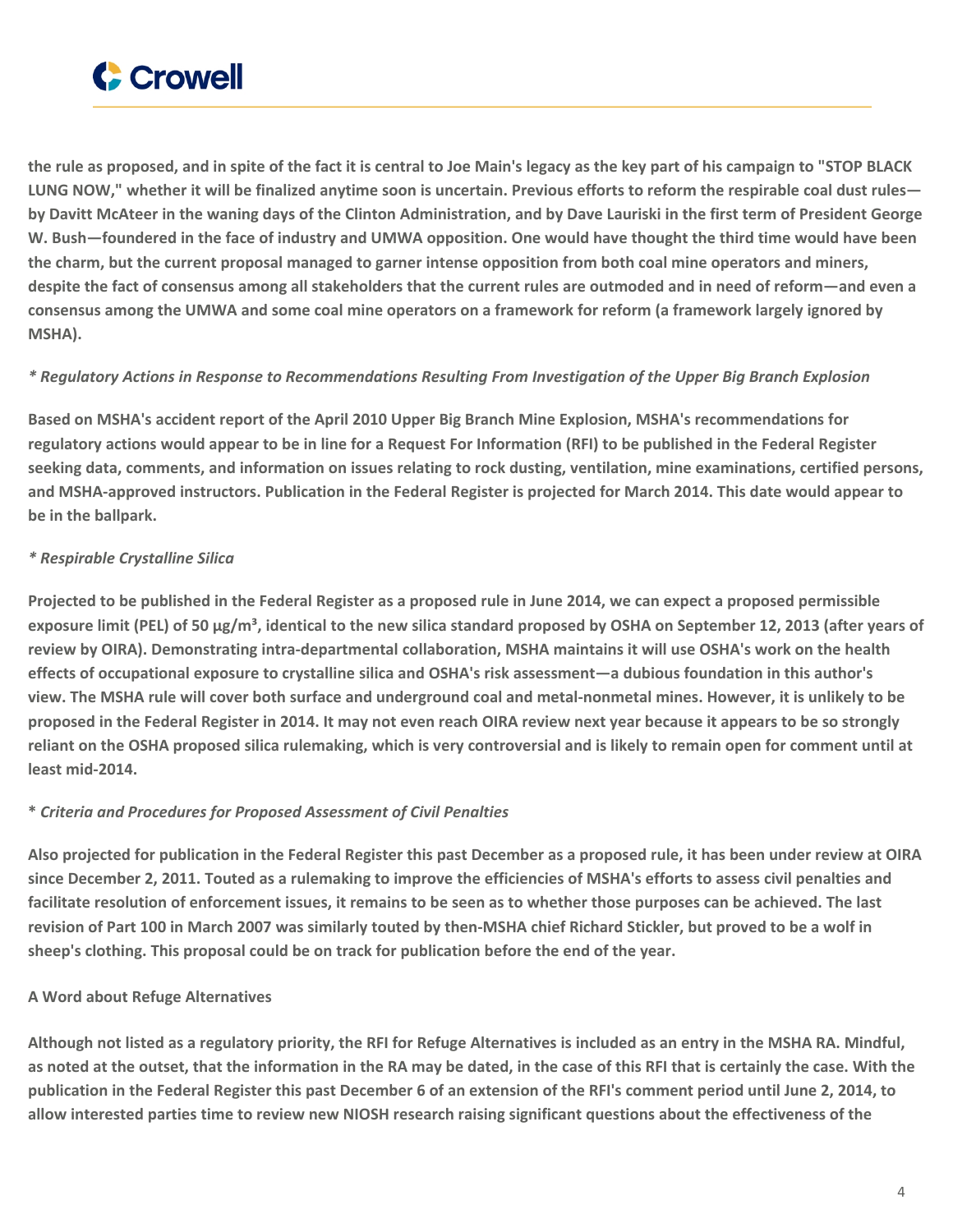

currently deployed fleet of inby portable refuge alternatives in underground coal mines, the stage is set for a very important **and controversial effort, likely to be front and center in 2014, and for some time thereafter.**

This complex issue will be addressed more fully in a future issue of The Mining Law Monitor, but by way of brief background, among the provisions of the MINER Act, enacted in June 2006, following the January 6, 2006 Sago Mine Explosion, was a **congressional mandate that MSHA conduct a refuge alternative rulemaking. The resulting regulations, promulgated on** December 31, 2008, require the deployment of underground coal mine refuge alternatives for use by miners who might be **trapped and unable to escape in an emergency.**

Technology-forcing in nature, these regulations were controversial to begin with; they became even more controversial in 2013 for two reasons. First, the breathable air, air monitoring, and harmful gas removal components of grandfathered refuge alternatives were required to be upgraded to enhanced MSHA performance specifications and to be then approved by MSHA by the end of 2013. That proved to be such a formidable task that, as we begin the new year, significant portions of this mandate remain to be completed. Second, and more importantly, around mid-year, NIOSH began briefing MSHA leadership, coal mine operators, refuge alternative vendors, and the UMWA that studies NIOSH was carrying out indicated serious doubts about the efficacy of grandfathered refuge alternatives in connection with their ability to: (1) purge carbon monoxide from the ambient atmosphere of refuge alternatives; and (2) control ambient temperatures and humidity should miners have no choice but to enter a refuge alternative. These problems go to the very heart of the ability of the presently deployed fleet of portable inby refuge alternatives to allow miners who might enter them to survive for the requisite 96 hours in the current **rule.**

All of this came to a head just after the federal shutdown in October 2013, with the National Mining Association (NMA) seeking an emergency rulemaking to allow MSHA, NIOSH, and the private sector to work on resolution of these problems. MSHA rejected the NMA request, but it is clear that these existential refuge alternative issues will have to be addressed and resolved. Work on these problems promises to be a highlight of MSHA's regulatory agenda in 2014.

#### **Déja Vu All Over Again—Health Effects of Diesel Exhaust**

Finally, although the issue is unlikely to be front and center in 2014, the question of the health effects of diesel exhaust bears mentioning as worthy of readers' attention. One of the most contentious issues of the Bill Clinton MSHA Regulatory Agenda, mandatory health standards dealing with the exposure to diesel exhaust of both underground coal miners, and underground metal-nonmetal miners were finalized by then MSHA Assistant Secretary Davitt McAteer, as "midnight rules" on January 19, 2001—the very last day of the Clinton Administration. The underground metal-nonmetal mine industry, especially, resisted imposition of these rules. Over time, however, with the introduction of emission control filter technology, increased use of low-sulfur diesel fuel, and (most importantly) a turnover of the fleet of diesel-powered equipment to newer, cleaner engines, **compliance with these standards was largely achieved.**

One residual of that epic struggle remained in play, however. Known as the NIOSH/National Cancer Institute Diesel Exhaust in Miners Study (the "NIOSH/NCI DEMS Study"), beginning in the early 1990s, NIOSH and the NCI undertook epidemiological and nested case-control studies of the miners working at eight underground nonmetal mines around the U.S. For reasons too lengthy to relate in this article, the results of the NIOSH/NCI DEMS Study failed to be published in peer-reviewed journals until March 2012, following which the United Nations' International Agency for Research on Cancer (IARC) found diesel